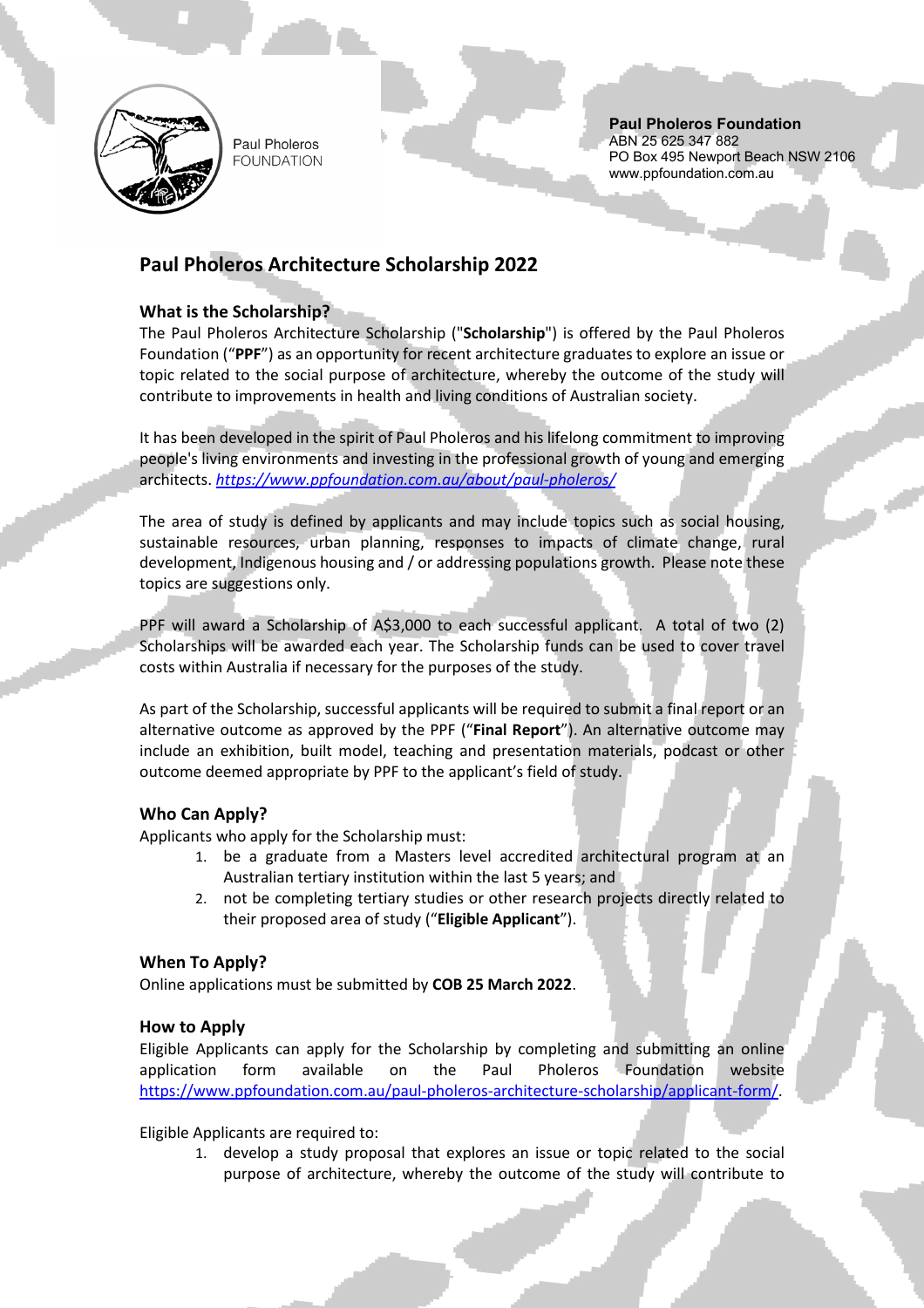improvements in health and living conditions of Australian society ("**Study Proposal**");

- 2. nominate a mentor to guide the Eligible Applicant in relation to the study ("**Mentor**"). The role of the Mentor is to provide guidance as needed by the Eligible Applicant during the development and implementation of the study, and is not a supervisory role. The Mentor will also be the Eligible Applicant's nominated referee, to be contacted by the Scholarship Selection Panel for a verbal reference for those Eligible Applicants who reach the final stages of selection. The Mentor does not need to be an architect, however they must have expertise in the area of the Eligible Applicant's Study Proposal; and
- 3. submit the application using the online forms for [Applicant](https://www.ppfoundation.com.au/paul-pholeros-architecture-scholarship/applicant-form/) and Mentor ("**Application**") within the dates advertised on the PPF website ("**Submission Period**").

Eligible Applicants are required to provide the following information as part of their Application:

- their personal details, including full name, date of birth, residential address, contact email and contact phone;
- proof of their qualifications, including year of graduation and institution;
- their CV (2 pages max);
	- the Study Proposal (2 pages max), including:
	- its title;
	- its relevance to the social purpose of architecture in Australia;
	- who will benefit:
	- reasons for the applicant's interest in the topic;
	- the methodology for the Project;
	- what will be the final product e.g. report / lecture presentation / podcast / built model / other; and
	- how the Scholarship funds will be used and timeline if appropriate (please note: the Scholarship does not support travel for study outside Australia and this proposed use of funds will cause an Application to be ineligible for the Scholarship);
- their Mentor's full name, position and details of their expertise in the Eligible Applicant's Study Proposal.

## **Shortlist Criteria**

The Applications will be judged by a panel selected by PPF ("**Scholarship Selection Panel**") using the following criteria:

- the applicant is an Eligible Applicant;
- the Study Proposal is relevant to the social purpose of architecture and improving living conditions in Australian society;
- the Eligible Applicant demonstrates an appropriate level of skill and experience to perform the study; and
- the Study Proposal includes a methodology, final product, budget and timeline (if appropriate) that is clear and permissible, and overall the Study Proposal appears to be achievable ("**Shortlist Criteria**").

Applications submitted after the Submission due date will be ineligible.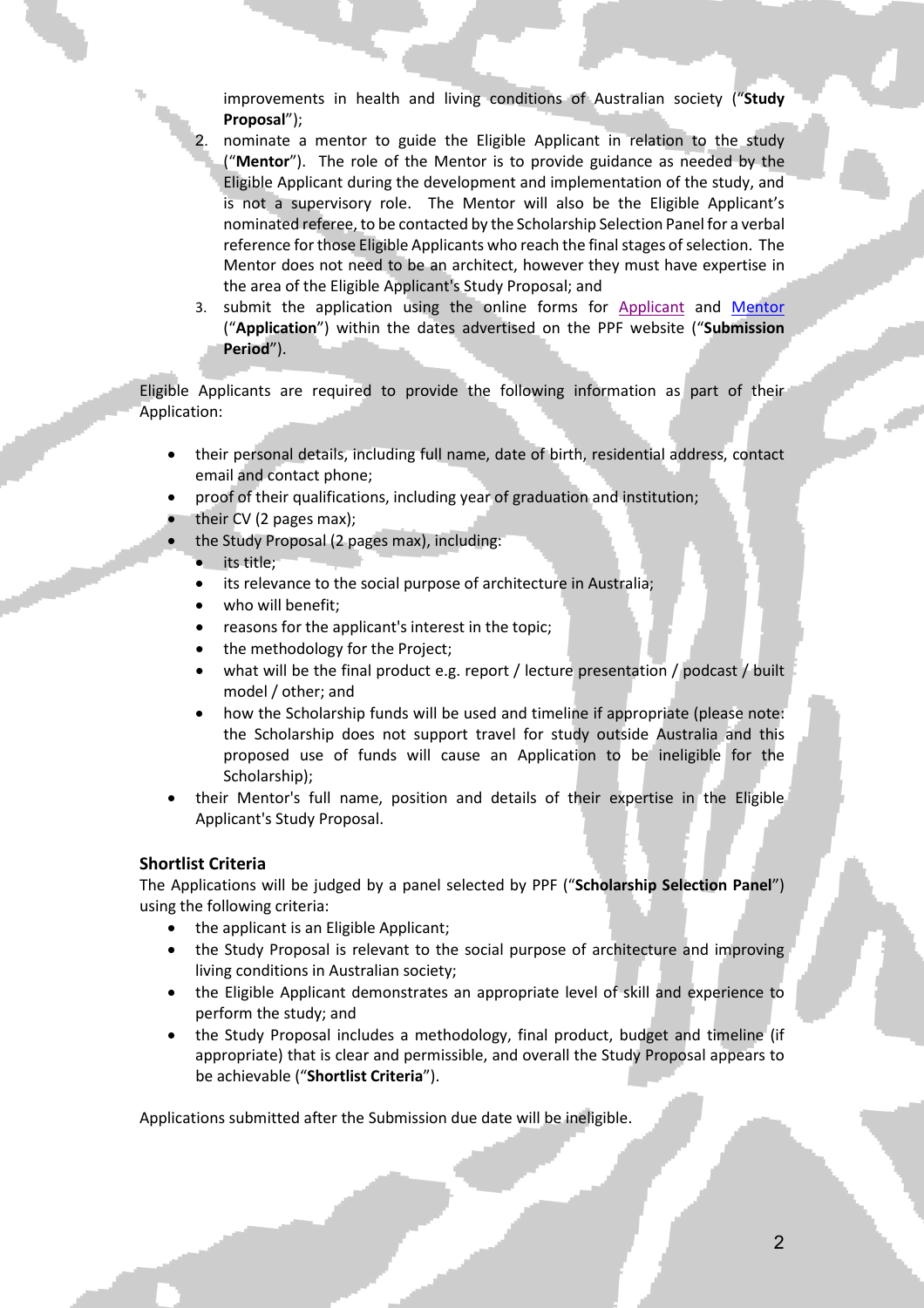## **Interview and Final Determination of Scholars**

Applicants who meet the Shortlist Criteria will be invited to attend an interview with the Scholarship Selection Panel either face to face or virtually ("**Interview**").

The Interview will include a two (2) minute oral presentation by the applicant to the Scholarship Selection Panel, on their Study Proposal . The presentation will include an outline of the Study Proposal, namely its purpose and methodology, and will demonstrate the applicant's commitment to the area of study.

Following each Interview, the Scholarship Selection Panel will score each Study Proposal using the following criteria:

- the relevance of the Study Proposal to the social purpose of architecture and improving living conditions in Australian society (20 points);
- the quality of the Study Proposal (50 points);
- appropriateness of the Final Report to the study (10 points); and
- the effectiveness of the Eligible Applicant to present the Study Proposal Project (10 points) ("**Final Score**").

The two (2) Study Proposals with the highest Final Scores will be selected as the winners of the Scholarship ("**PPF Scholars**", and each a "**PPF Scholar**"), and each of their Mentors will be contacted by the Scholarship Selection Panel for a verbal reference. In the event of an unfavourable reference, the Panel will consider the next highest scoring Eligible Applicant. In the event of tied Final Scores, the Eligible Applicant which scored the highest number of points in respect of the quality of the Study Proposal (worth 50 points) will be selected as the PPF Scholar.

## **Agreement between the PPF and PPF Scholars**

An agreement containing the terms and conditions to guide the completion of the Study Proposal (among other things) will be entered into between the PPF and each of the PPF Scholars prior to the commencement of the Scholarship respectively ("**Scholarship Agreement**").

### **Scholarship Conditions**

By submitting an Application, applicants agree to the following Scholarship conditions, which will be supplemented by the terms in the Scholarship Agreement. To the extent of any inconsistency between this document and the Scholarship Agreement, the Scholarship Agreement prevails.

### **Commencement**

The Study Proposal must commence within 3 months and be completed within 12 months of executing the Scholarship Agreement, unless otherwise agreed by the PPF.

PPF Scholars will organise all necessary study activities and insurances (if applicable) to deliver the Study Proposal.

### Approved Study

Any material changes to the PPF Scholar's Study Proposal methodology, timeframe or the Final Report prior to or during the term of the Scholarship Agreement must be notified to and agreed by the PPF before the relevant change occurs.

PPF Scholars will be required to submit a brief interim report in the timeframe agreed by the PPF, and a Final Report which may consist of a report or an alternative outcome, the form of